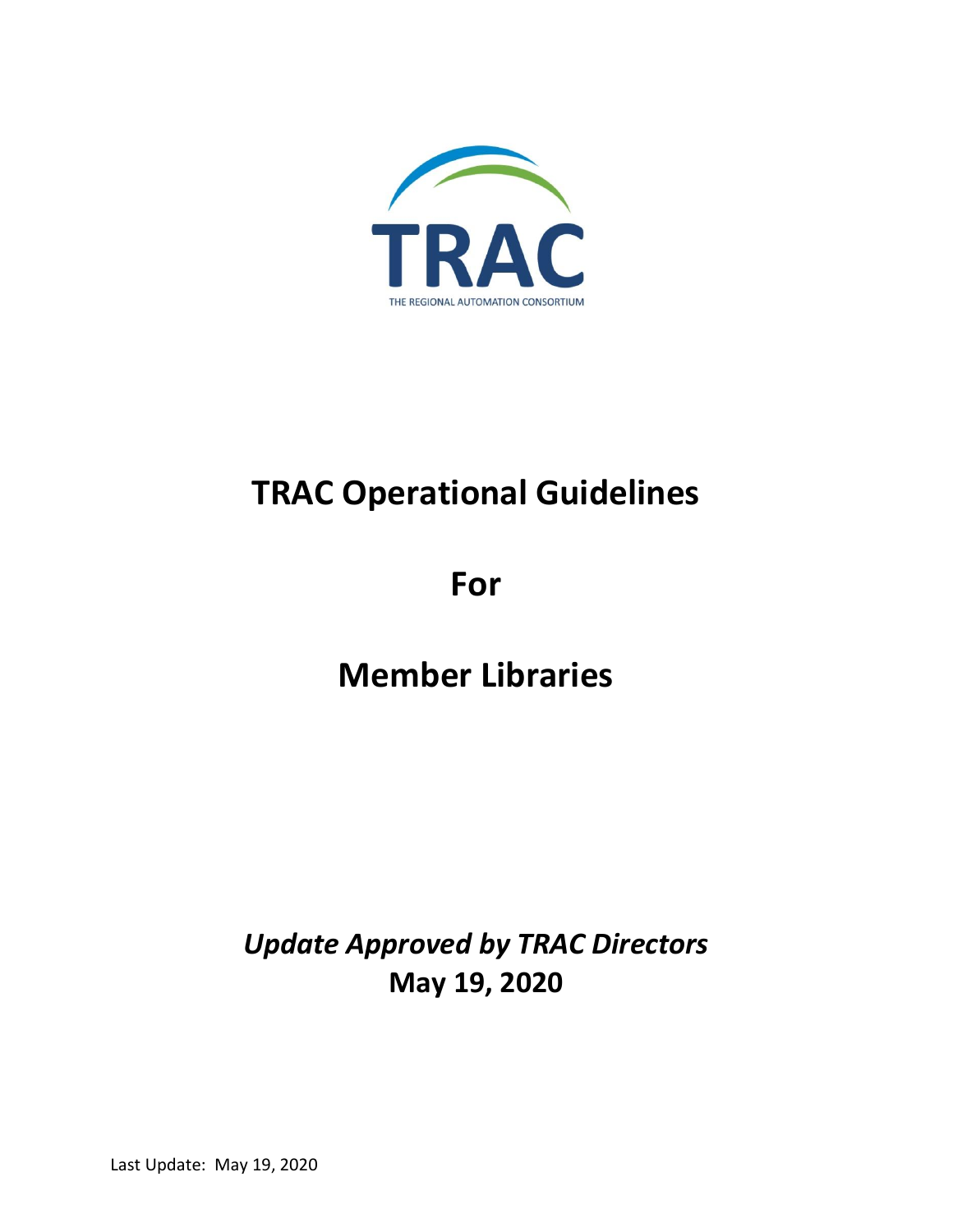### **Operational Guidelines for Resource Sharing**

- **a.** All TRAC libraries are part of the Alberta Public Library Network. The network is coordinated and supported by Alberta Municipal Affairs through Public Library Services Branch (PLSB). Libraries will adhere to the *Resource Sharing Operational Policy for Public Libraries* and the *Public Library Network Policy* established by the PLSB with each library providing the same level of access to their collections to ensure effective and consistent reciprocity.
- **b.** Practices that withhold or hide new materials from TRAC-wide sharing, such as not checking in new materials and transferring them for holds immediately, are not in the spirit of resource sharing and contravene provincial resource sharing policies and system agreements. All items, whether new or returning, must be checked in using the Polaris "Check In" function.
- **c.** Reference materials, periodicals, oversized books, oversized kits, CNIB items, vinyl and electronic devices are exempt from the resource sharing guideline.
- **d.** Any items a library will not lend, excepting those in point c, must not be displayed in the PAC; these items *must* not be circulated on the ILS using a fast add procedure.
- **e.** Not all school libraries are required to resource share, therefore most school library holdings will not display in the PAC. If a library wishes to request a school library item they need to contact their regional headquarters.
- **f.** TRAC libraries participate in the provincial ME Libraries initiative. ME patrons are allowed to place holds and select any TRAC library as a pickup location.

### **Operational Guidelines for Materials**

### *Packaging*

- **a.** "In-Transit" receipt slips or TRAC-standard "TRAC ILL flags" must be placed in each item with the location the item is going to clearly visible. TRAC ILL flag templates are available from your system HQ for printing.
- **b.** Handmade, handwritten, or locally made labels are not acceptable for van delivery.
- **c.** Do not use packing around individual items. Each item must have the slip easily viewable by TRAC HQ sorters.
- **d.** Audiovisual items must be placed at the top of the bins to avoid damage by heavier items.
- **e.** Use of bubble wrap should be minimal, and is optional. Bubble wrap may be used on individual AV items, as long as the in-transit slip (or flag) is visible to TRAC HQ sorters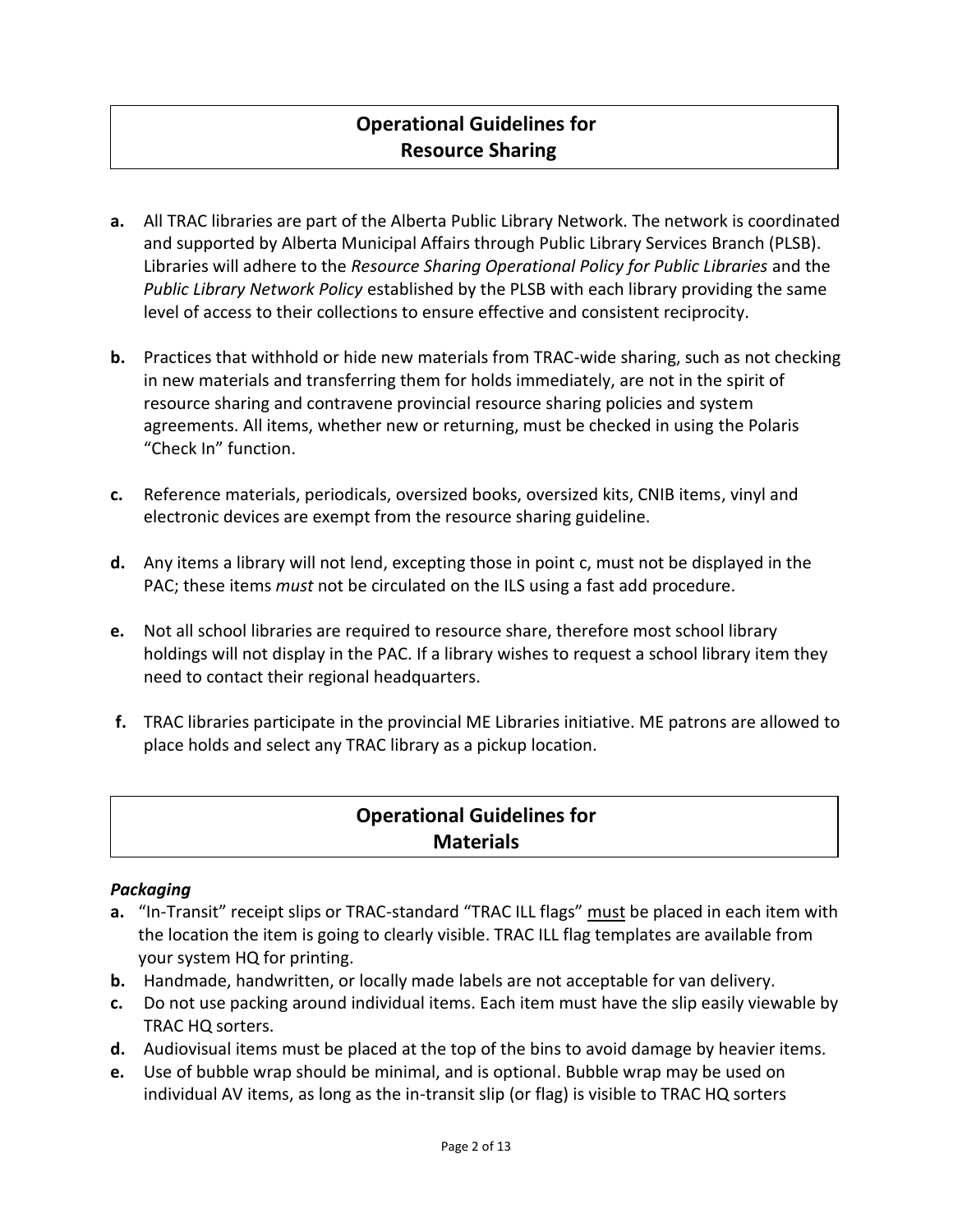without requiring unpacking. No tape or elastics should be used to hold bubble wrap in place, so library staff can quickly and easily unwrap an item. Small amounts of bubble wrap may be placed on sides or on top of bins to prevent shifting.

- **f.** It is acceptable to use cardboard DVD protectors or cardboard to reinforce softcovers books, as long as the in-transit slip (or flag) is visible to sorters without requiring unpacking.
- **g.** Use as little tape or elastic bands as possible so that staff at headquarters locations can sort the items quickly. Place any tape carefully so that items are not damaged.
- **h.** There is no guarantee that specific shipping packaging purchased by the owning library can be returned by the transacting library, such as special boxes for audiovisual materials.
- **i.** Each regional library system has different delivery methods; please contact your regional library system for more details or clarification.

*\*Please see Appendix C for packaging examples.*

### *Receiving Materials*

- **a.** Items should be checked in promptly upon receipt.
- **b.** Libraries receiving misdirected items should forward the items onto the library waiting for them, rather than returning them to the sending library.
- **c.** Check the condition of items upon receipt at the transacting library. If the condition of the item is questionable, apply a Damage Note either electronic, or paper (see Appendix A) to the item, and depending on how severe the damage, either return the item to the owning library, or place it on the holds shelf for patron pickup. The Damage Note will indicate that the item was received damaged so that neither the transacting library nor the patron is held responsible for the damage. If items are not checked for condition when received, the transacting library is held responsible for any damage and can be invoiced by the owning library.
- **d.** If an item is received damaged, add a concise note explaining the condition and its impact on functionality. Do not duplicate an existing damaged note.
- **e.** If an owning library allows the circulation of an item that is damaged, the owning library should add a note acknowledging the damage and give permission to circulate the item anyway.
- **f.** Do not delete Damage Notes from other libraries' item records.
- **g.** Refer to the Notes Procedure for proper use of notes fields. Only the Owning library is permitted to use the Public Notes field and only in appropriate circumstances, as such notes display in the PAC. Transacting libraries may only use the Free Text field to enter damage notes, as these pop up when the item is scanned.
- **h.** If the item is received quite damaged, e.g. if one of its discs is unplayable or if pages are falling out, do not forward the item to satisfy a hold. This is unfair to the patron and does not permit the owning library a chance to repair the damage before it becomes irreparable. Return the item to the owning library with a Damage Note (Appendix A) attached. Do not attempt to repair another library's item.
- **i.** When an item is not lendable, send the item back to the owning library with a Damage Noted to Item form to let them know that the item was damaged when the transacting library received it.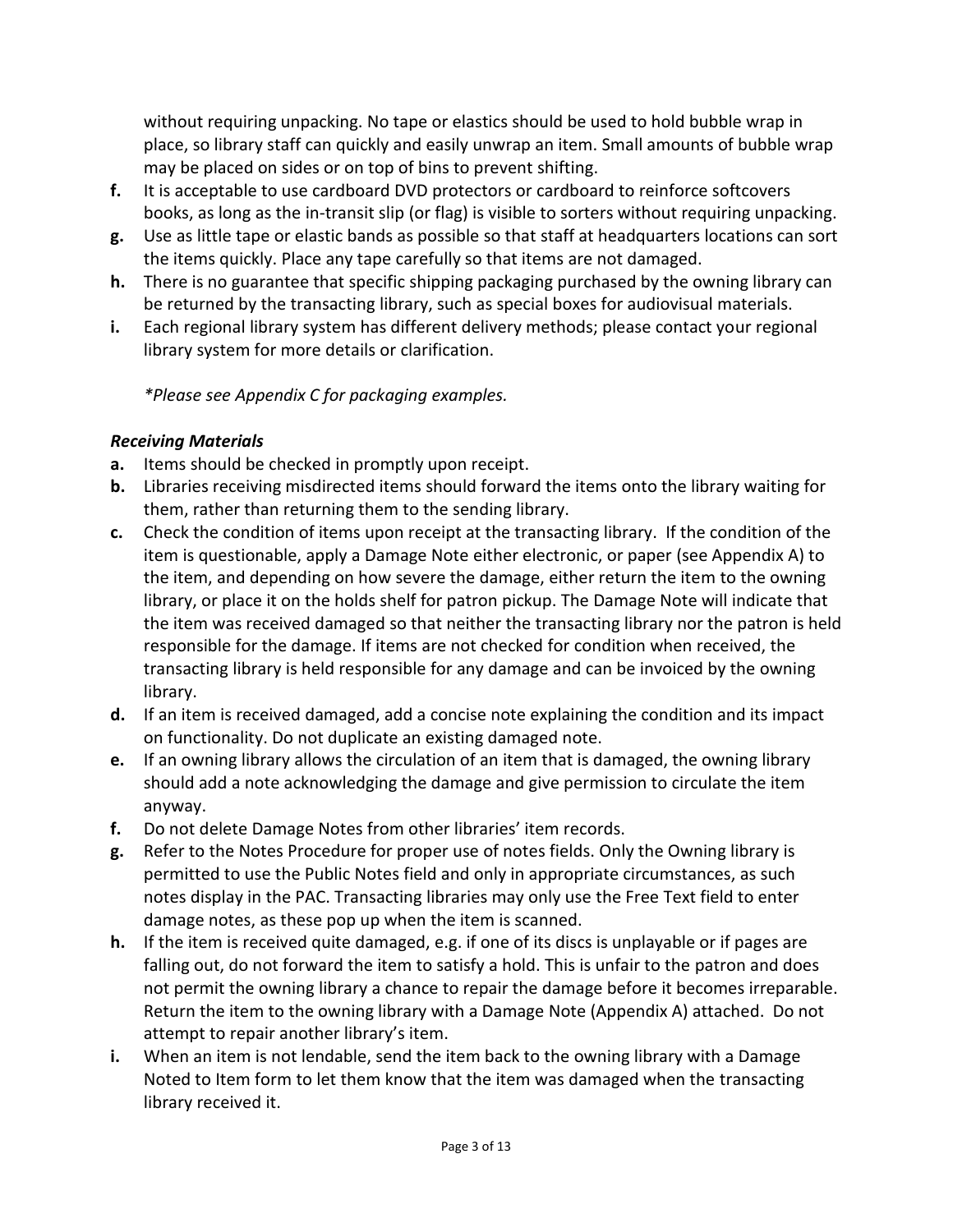- **j.** Patrons are responsible for paying for damaged materials if they have caused the destruction or damage.
- **k.** Patrons are not responsible for paying for damage to materials that occurs during shipping.

### *Loan Periods*

- **a.** Loan periods are based on the owning library's policy and item type within TRAC.
- **b.** Loan periods will vary in libraries outside of TRAC.
- **c.** Initial check out

If the owning library feels that the transacting library has extended the due date at the time of check out for an unreasonable period of time, or has done so on an item with existing holds, the owning library may contact the transacting library and recall its item.

**d.** Renewal

Library staff must not renew titles or extend the due date for any items with holds. If there are no holds, libraries can renew items once over the renewal limit. If a patron asks to renew more than once over the limit or to extend the due date beyond one additional week, then the library staff at the transacting library must contact the owning library to explain the extenuating circumstance(s).

### *Barcode Placement*

**a.** Moving forward, all item barcodes will be placed on the outside of the item away from the item's ISBN/UPC barcode.

### **Operational Guidelines for Damaged and Lost Materials Payment**

**\*Marigold member libraries do not reimburse other Marigold member libraries for damaged and lost materials. Please notify the owning library that their item(s) is damaged or lost.**

### *Payment for Damaged and Lost Materials*

- **a.** If damage to an item is caused by a patron, or if a patron has lost an item, the patron is responsible for paying for the item.
- **b.** If the transacting library is unable to collect money from the patron, the transacting library is responsible for compensating the owning library for the lost or damaged item.
- **c.** The library that checks an item out to a patron is the transacting library, regardless of whether the patron then renews the item at another library. If the patron subsequently damages or loses the item, the transacting library to invoice remains the original check-out library not the library that had renewed the item.
- **d.** When sending an invoice for a damaged item to the transacting library, please send the damaged item as well.
- **e.** If the owning library's item becomes lost through ILL outside of TRAC, that library must contact and invoice the ILL library directly.
- **f.** Patrons and the transacting library are not responsible for damage or loss that occurs during shipping.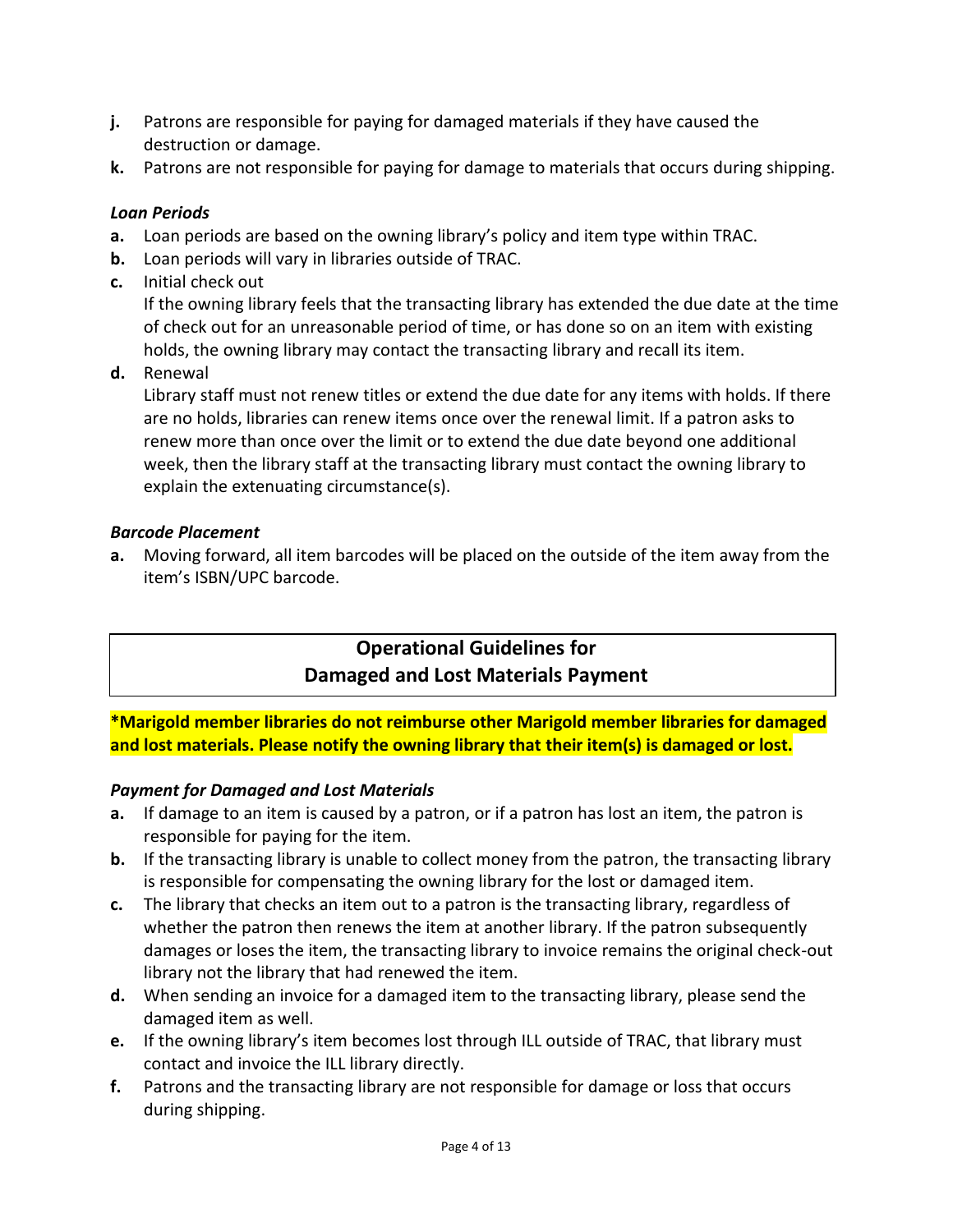- **g.** Items assigned the status of "claim returned/claim never had" can be considered "lost" after six months. Restitution will be made to the owning library; the owning library will invoice the transacting library for the replacement of the material. The transacting library can decide whether or not to recoup the cost from its patron/wandering patron and may declare it lost in the patron claims workform.
- **h.** The amount charged for a damaged or lost item will be the price of the item stated in the item record. If the owning library wishes to charge a processing fee, the processing fee must have been incorporated into the item price at the time the item record was created. No charges above the price stated in the item record should be charged.
- **i.** If the item record does not include a price, then the locally defined default fee should be levied.
- **j.** The owning library must invoice within a year of an item becoming lost if they want to receive compensation. If the owning library has not sent an invoice within a year the library is not obligated to pay.
- **k.** After a reasonable time if the owning library has any concerns about an unpaid invoice from a library, they can contact their Regional Headquarters.
- **l.** The library receiving the patron's payment will go into the patron's record and mark the charge paid.
- **m.** A cheque from the transacting library should be sent to the owning library; the item barcode, title of the item, and the patron's name, should be included with the cheque.
- **n.** Cheques from patrons should not be sent to the owning library.
- **o.** It is the owning library's decision to repurchase or delete the item.
- **p.** ME patrons shall be treated the same as registered patrons within the transacting library, both in privileges and responsibilities; i.e. regarding damaged and lost items. The transacting library may contact and invoice the ME patron directly; and the transacting library may also be invoiced by the owning library.

### *Identifying Overdue and Lost Items*

- **a.** Libraries need to post to the database (overdues and billing) weekly in order to change the status of long overdue items to lost.
- **b.** Overdue items will be assigned the status of lost within 45 days of the item becoming overdue.
- **c.** Libraries run reports each month to determine items that have a lost status.
- **d.** It is the owning library's responsibility to identify items that are lost and to invoice the transacting library. Run the custom Lost Items report to get this information.

## **Operational Guidelines for**

### **Missing Items, Items in Mending, In-Transit Items and Unclaimed Holds**

- **a.** Libraries run reports each month to determine items that have a status of missing or intransit.
- **b.** It is the owning library's responsibility to identify items that are missing or in-transit and try to locate them.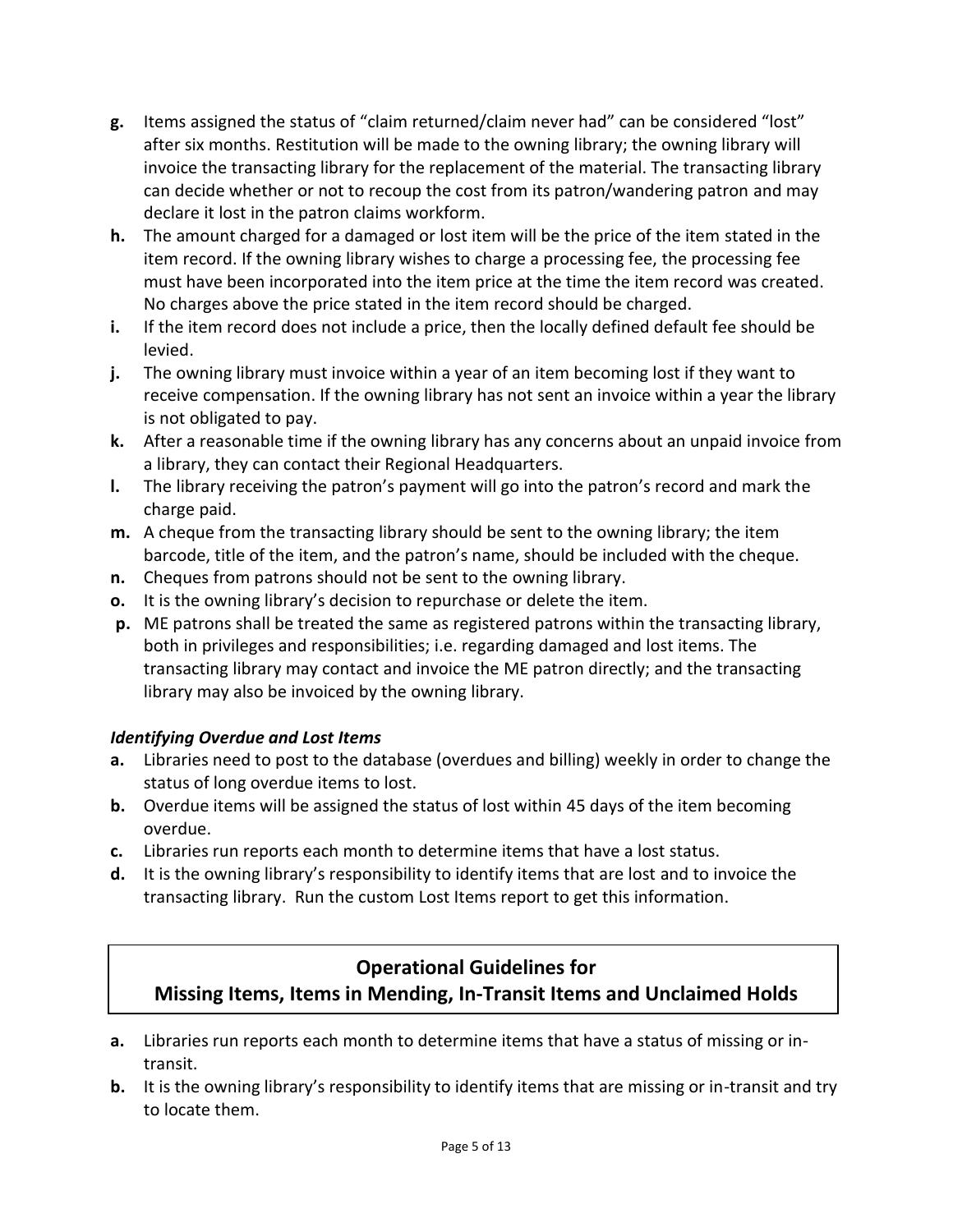- **c.** Items that have been in-transit or transferred for over two months can be manually converted to missing.
- **d.** Missing items will automatically be deleted after one year.
- **e.** Items in mending status will be automatically deleted after one year.
- **f.** Libraries run reports each week to identify holds that have become unclaimed. When an item reaches the unclaimed period a library must send the item on to the next library.
- **g.** If an unclaimed hold is lost, the transacting library has one month beyond the unclaimed hold date to find the item, after which the owning library may consider it lost and invoice the transacting library for it. The owning library must invoice within one year of the item becoming an unclaimed hold.

### **Operational Guidelines for Contacting Patrons**

- **a.** When conducting interlibrary resource sharing, the owning library should never contact patrons from the transacting library.
- **b.** Patrons adhere to local lending policies and may be subject to collection agencies for delinquent accounts through in-person transactions at libraries in TRAC.
- **c.** Library staff have access to all TRAC patron records. In keeping with points a. and b., libraries shall not place any sort of note—blocking or non-blocking, library assigned, freetext, or charges—into the record of a patron not their own, EXCEPT when the patron is a wandering patron to their library.
- **d.** Wandering patrons adhere to local lending policies at each library where materials are borrowed and may be contacted directly by the transacting library.
- **e.** The transacting library may identify its wandering patrons who have overdue or lost items by running the Polaris custom Wandering Patron Notices report.
- **f.** It is the responsibility of staff at the transacting library to ensure that the patron is in good standing. If a wandering patron has checked out an item from a library that is not their registered library, it is the transacting library's responsibility to track the item down should it become overdue or lost. This is true whether the item belongs to said library or it is an intra library loan item that was checked out to the patron by the transacting library.
- **g.** With lost items, it is the owning library's responsibility to invoice the transacting library. The owning library can run the Polaris custom Lost Items report to find out who the transacting library was in order to send an invoice. Once the invoice is paid, the lost item should be deleted promptly so that it does not continue to appear on the lost items report.
- **h.** Due to Polaris functionality, all libraries in TRAC have the ability to place messages into the My Account of any patron on TRACpac. Therefore, libraries must not place messages into the My Accounts of patrons not their own. When placing a message in the My Account of your own library patron (or your Wandering Patron), appropriate etiquette and professionalism is to be observed. Libraries are responsible to train their staff and volunteers to use the functionality responsibly.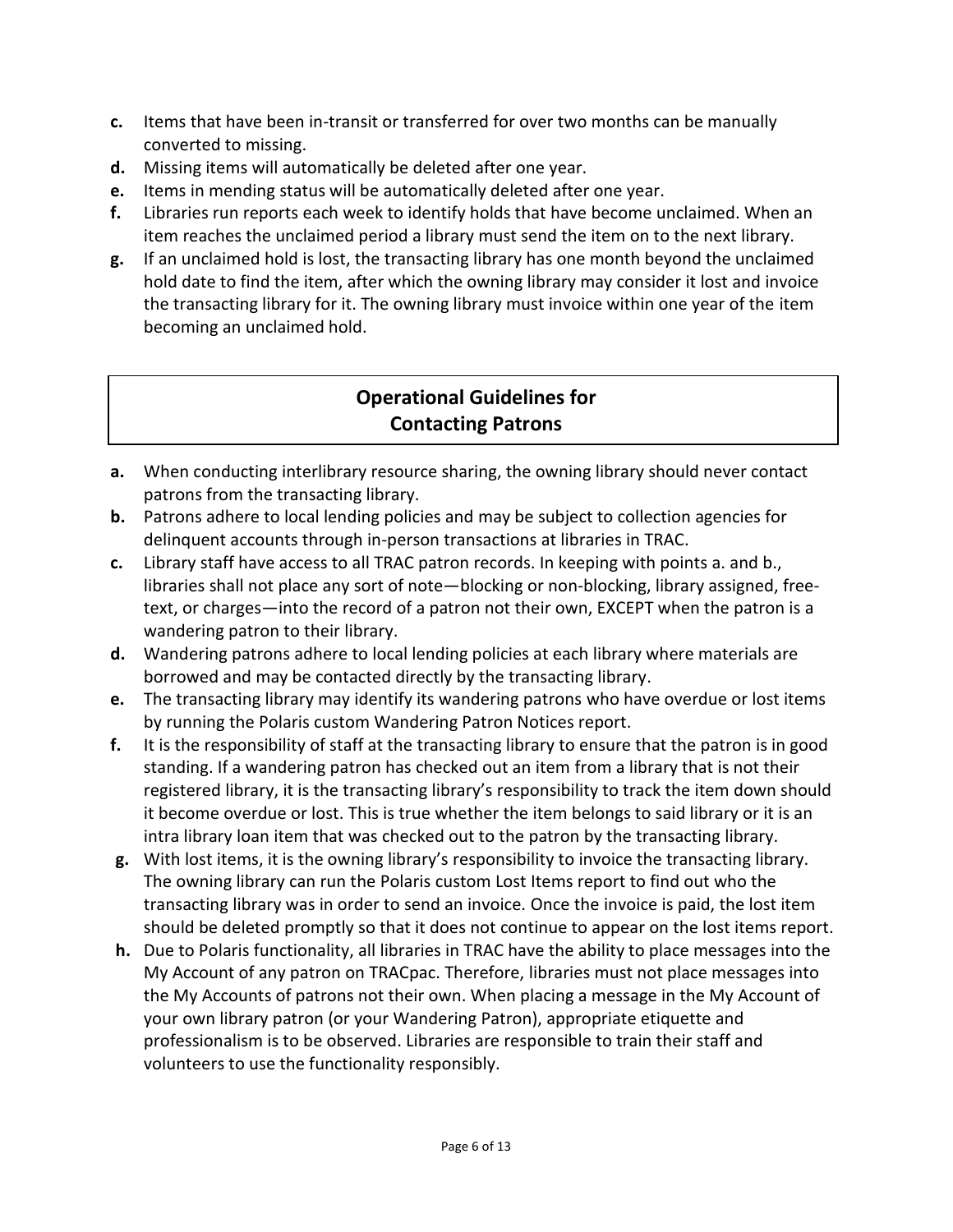### **Operational Guidelines for Patron Registration and Renewals**

- **a.** When creating a new patron record the library must see some form of government issued identification and must enter the name exactly as written on the identification (including middle name) into the patron's record.
- **b.** To avoid creating duplicate records in Polaris, check for a pre-existing patron record before creating a new patron record. If there is a pre-existing patron record from within the same system, the library may change the registered branch and update the patron record once the identities of the new patron and the pre-existing record have been confirmed to be the same. Check the pre-existing record to see if the patron was in good standing before updating the record. If the patron is not in good standing, the library may still update the record and serve the patron, but should ensure that any charges for replacement costs remain on the record. If the pre-existing patron record is from a different system within TRAC, the library may serve the patron using the pre-existing record, and then advise its system administrator to update the patron record.
- **c.** Libraries must make sure to designate a notification option in the patron registration record in order for items to convert to lost and for the reports to function properly.
- **d.** Libraries will not do blanket renewals of expired patron cards, but will confirm that each individual patron card is appropriate to renew (e.g. the patron has not moved to another municipality; the patron wishes to be renewed at your library; the patron is not deceased; etc.).
- **e.** Extended memberships (more than one year) and/or lifetime memberships may not be transferrable to other libraries, should the patron become registered at a library in another community.

**NOTE 1:** The *TRAC Operational Guidelines for Member Libraries* will be reviewed annually at the spring TRAC Advisory Council meeting.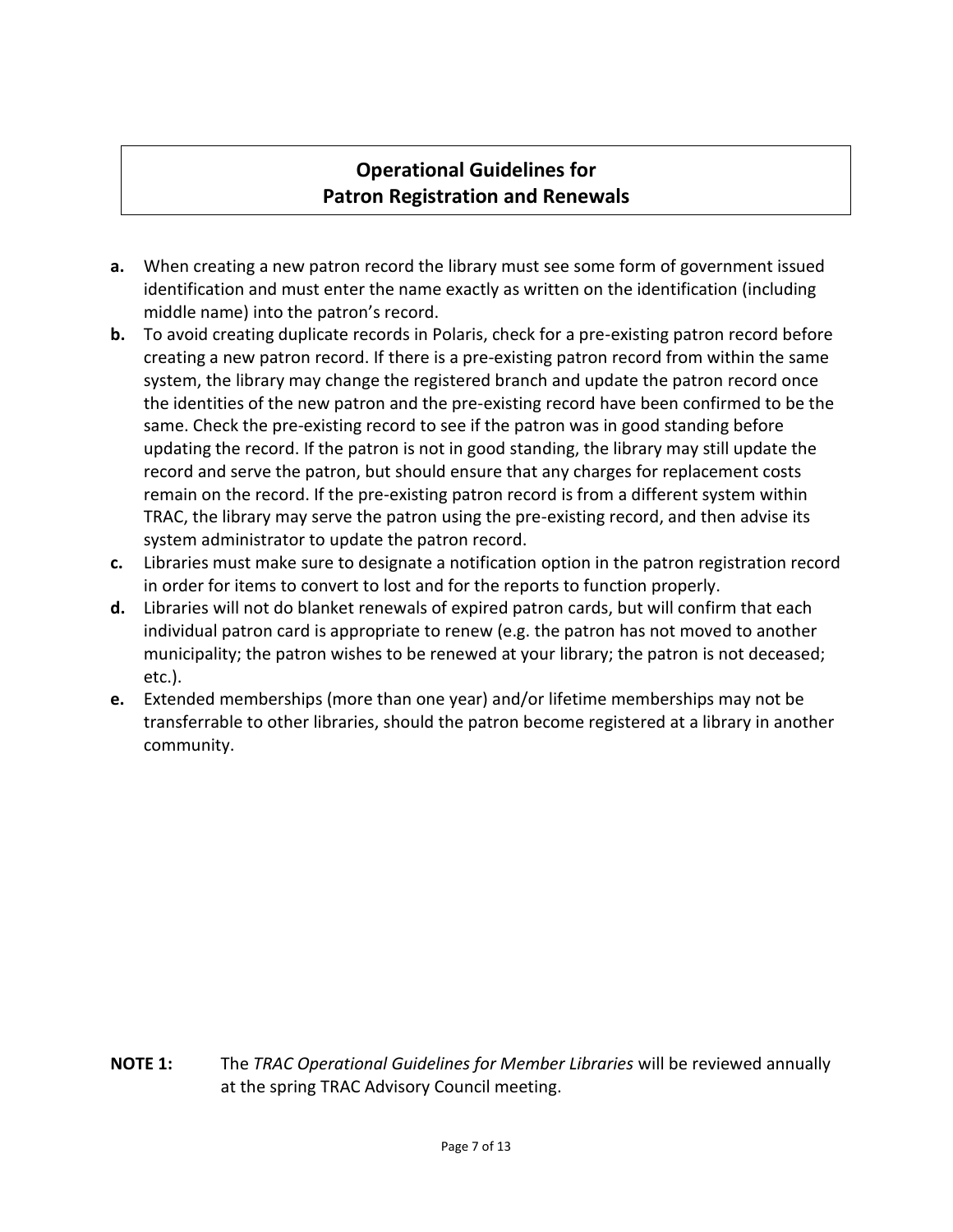**NOTE 2:** Also see the *TRAC Resource Sharing Principles* attached*.*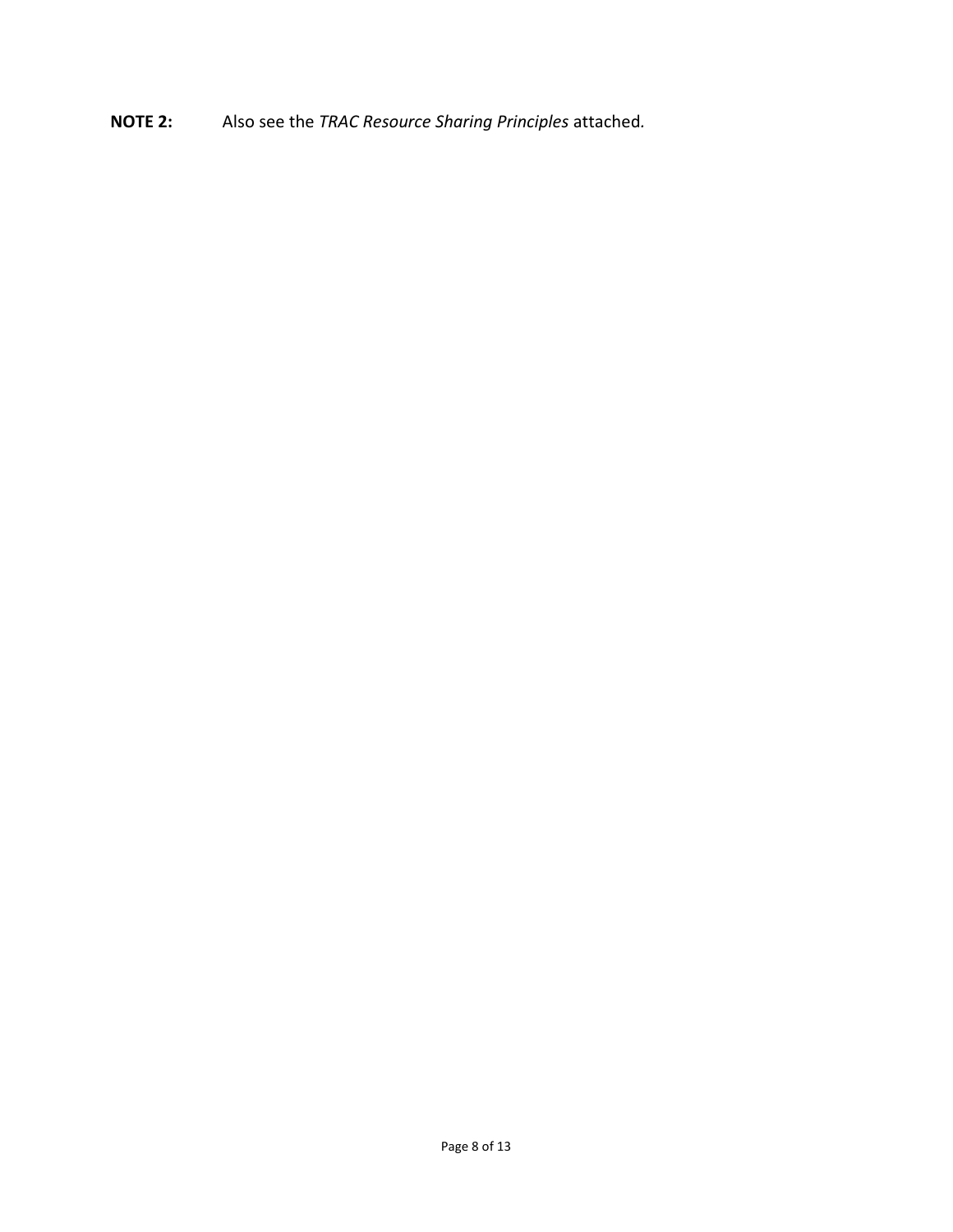### **Appendix A TRAC Operational Guidelines for Member Libraries**

#### **Damage Noted to Item**

When received at (Tuck the notice into the item or use REMOVEABLE tape.) This item needs repair, please return it to the home library.

#### **Date \_\_\_\_\_\_\_\_\_\_\_\_\_\_\_ Initials \_\_\_\_**  □ Barcode / Spine label □ Broken Spine □ Case damaged □ Case missing □ Contents damaged □ Contents missing □ Cover □ Loose pages □ Mismatched materials □ Needs cleaning □ Pages cut / missing □ Pages stained □ Torn □ Wet / water damage

- □ Writing / scribble
- □ Other \_\_\_\_\_\_\_\_\_\_\_\_\_\_\_\_\_\_\_\_

#### **Owning Library \_\_\_\_\_\_\_\_\_\_\_\_\_\_\_\_**

#### **Damage Noted to Item**

(Tuck the notice into the item or use REMOVEABLE tape.) This item needs repair, please return it to the home library.

#### **When received at**

#### Date **Date Initials**

- □ Barcode / Spine label
- □ Broken Spine
- □ Case damaged
- □ Case missing
- □ Contents damaged
- □ Contents missing
- □ Cover
- □ Loose pages
- □ Mismatched materials
- □ Needs cleaning
- □ Pages cut / missing
- □ Pages stained
- □ Torn
- □ Wet / water damage
- □ Writing / scribble
- □ Other \_\_\_\_\_\_\_\_\_\_\_\_\_\_\_\_\_

#### **Owning Library \_\_\_\_\_\_\_\_\_\_\_\_\_\_\_\_**

#### **Damage Noted to Item**

When received at (Tuck the notice into the item or use REMOVEABLE tape.) This item needs repair, please return it to the home library.

#### **Date \_\_\_\_\_\_\_\_\_\_\_\_\_\_\_ Initials \_\_\_\_** □ Barcode / Spine label □ Broken Spine □ Case damaged □ Case missing □ Contents damaged □ Contents missing □ Cover □ Loose pages □ Mismatched materials

- □ Needs cleaning
- □ Pages cut / missing
- □ Pages stained
	- □ Torn
	- □ Wet / water damage
	- □ Writing / scribble
	- □ Other \_\_\_\_\_\_\_\_\_\_\_\_\_\_\_\_\_

#### **Owning Library \_\_\_\_\_\_\_\_\_\_\_\_\_\_\_\_**

#### **Damage Noted to Item**

(Tuck the notice into the item or use REMOVEABLE tape.) This item needs repair, please return it to the home library.

#### When received at \_\_\_\_\_\_\_\_

| Date |   | <b>Initials</b>       |
|------|---|-----------------------|
|      | П | Barcode / Spine label |
|      | П | Broken Spine          |
|      | п | Case damaged          |
|      | п | Case missing          |
|      | п | Contents damaged      |
|      | п | Contents missing      |
|      | п | Cover                 |
|      | П | Loose pages           |
|      | п | Mismatched materials  |
|      | п | Needs cleaning        |
|      | П | Pages cut / missing   |
|      | п | Pages stained         |
|      | п | Torn                  |
|      | П | Wet / water damage    |
|      |   | Writing / scribble    |

□ Other \_\_\_\_\_\_\_\_\_\_\_\_\_\_\_\_\_

#### **Owning Library \_\_\_\_\_\_\_\_\_\_\_\_\_\_\_\_**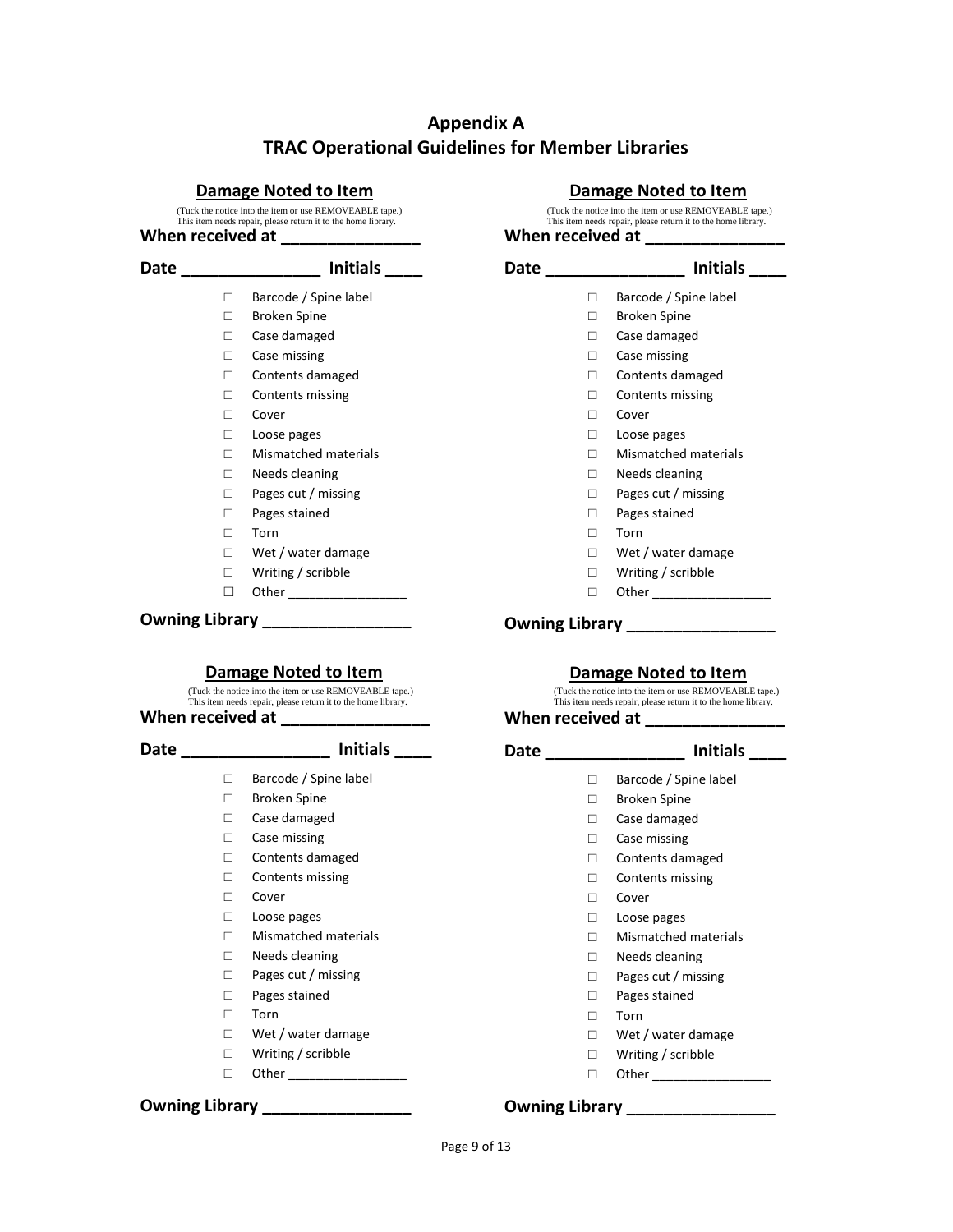### **Appendix B TRAC Operational Guidelines for Member Libraries**

### **Definitions**

**Owning Library**: The library that owns the item.

**Transacting Library**: The library that circulates (checks out in person) an item to a patron, whether it is a patron registered at your library or a patron from another library who has come to your library.

**Wandering Patron:** A patron that is registered at one library may go to a different library to check out and drop off materials, or select a different library as a pickup location for intra library loans. Wandering patrons adhere to local lending policies and may be contacted directly by the transacting library.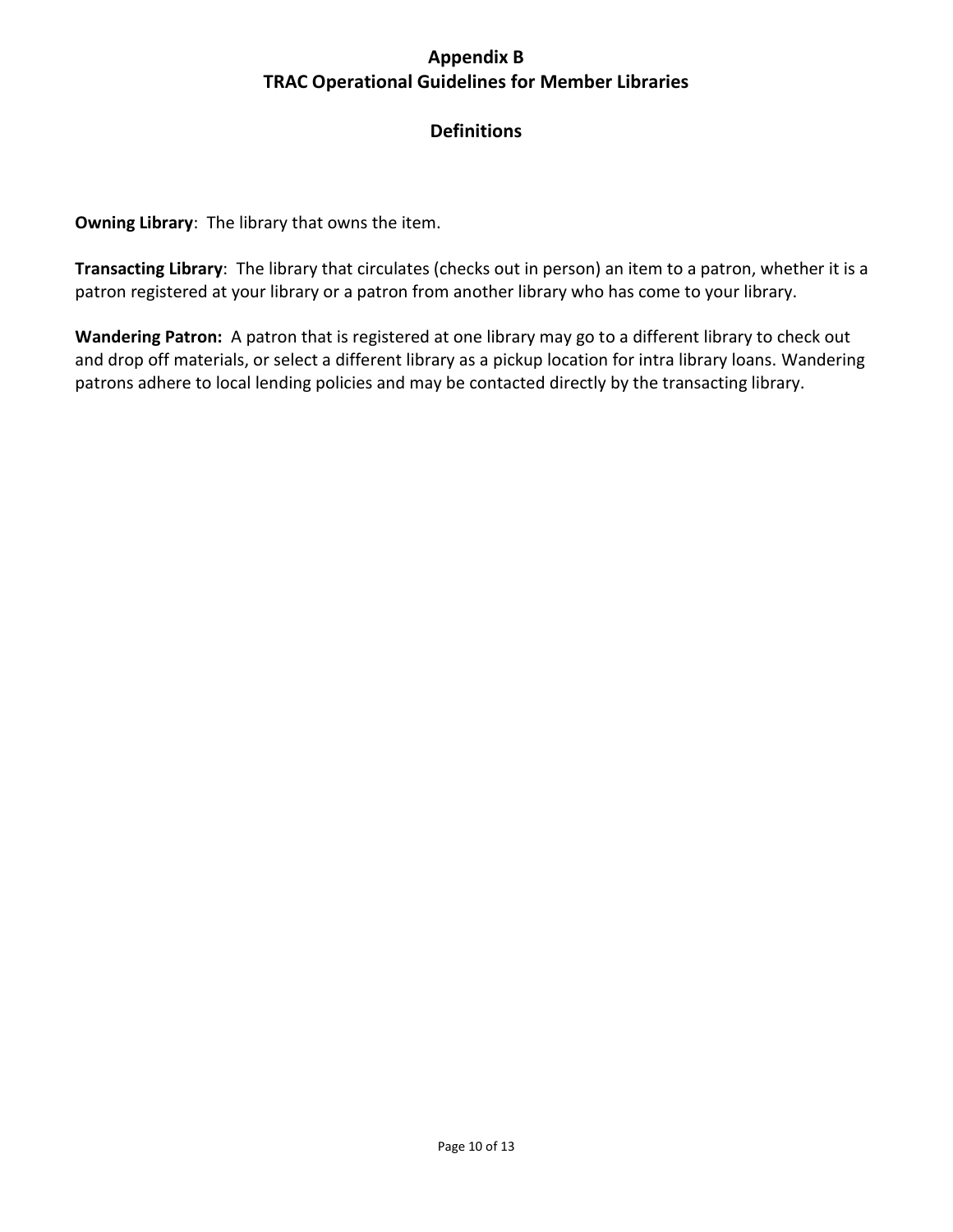### **Appendix C TRAC Operational Guidelines for Member Libraries**



### **Materials mixed in bin with individual labels.**

Verdict: YES. Individual labels mean easy identification, easy to remove from bin, bin may be filled efficiently, no extra packing time.

#### **Materials mixed in bin with some loose library grouping with individual labels.**

Verdict: YES. Individual labels mean easy identification, easy to remove from bin, bin may be filled efficiently, minimal extra packing time.





### **Place books spine to spine.**

Verdict: YES. This helps books from sliding inside of each other and getting wrecked.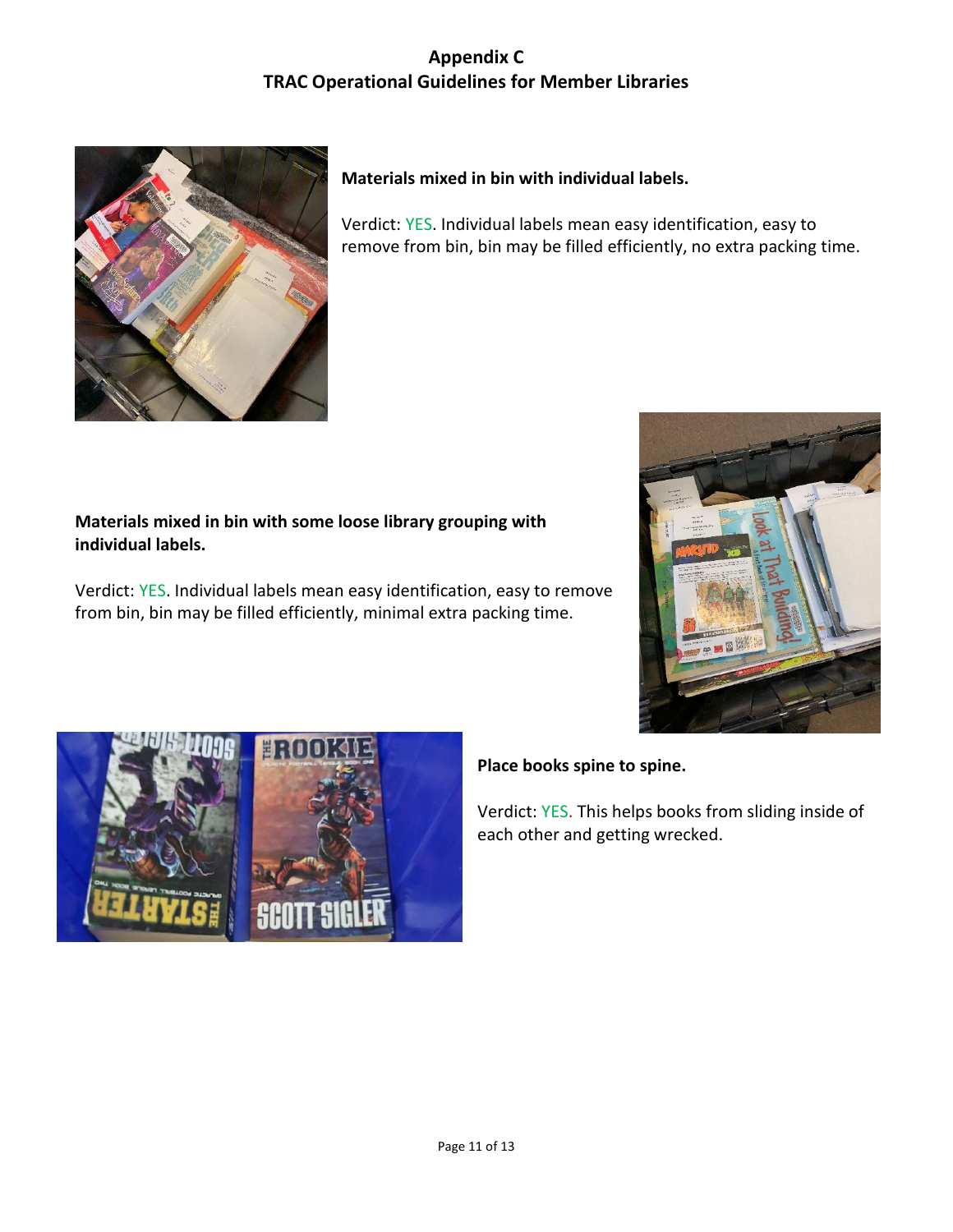

**Cardboard "shelves" in between different library groupings;** 

**dividers between library groupings.**

Verdict: NO. Adds extra time to packing, reduces usable space in bin, more recycling/garbage.





### **Elastics around a library grouping with a single label on top.**

Verdict: NO. Sometimes requires elastic removal to reorganize more efficiently, single label makes identification less accurate.

### **Elastics around a library grouping with labels in each item.**

Verdict: NO. Not necessary, and not always helpful. Sometimes requires elastic removal to reorganize more efficiently, individual labels mean easy identification.